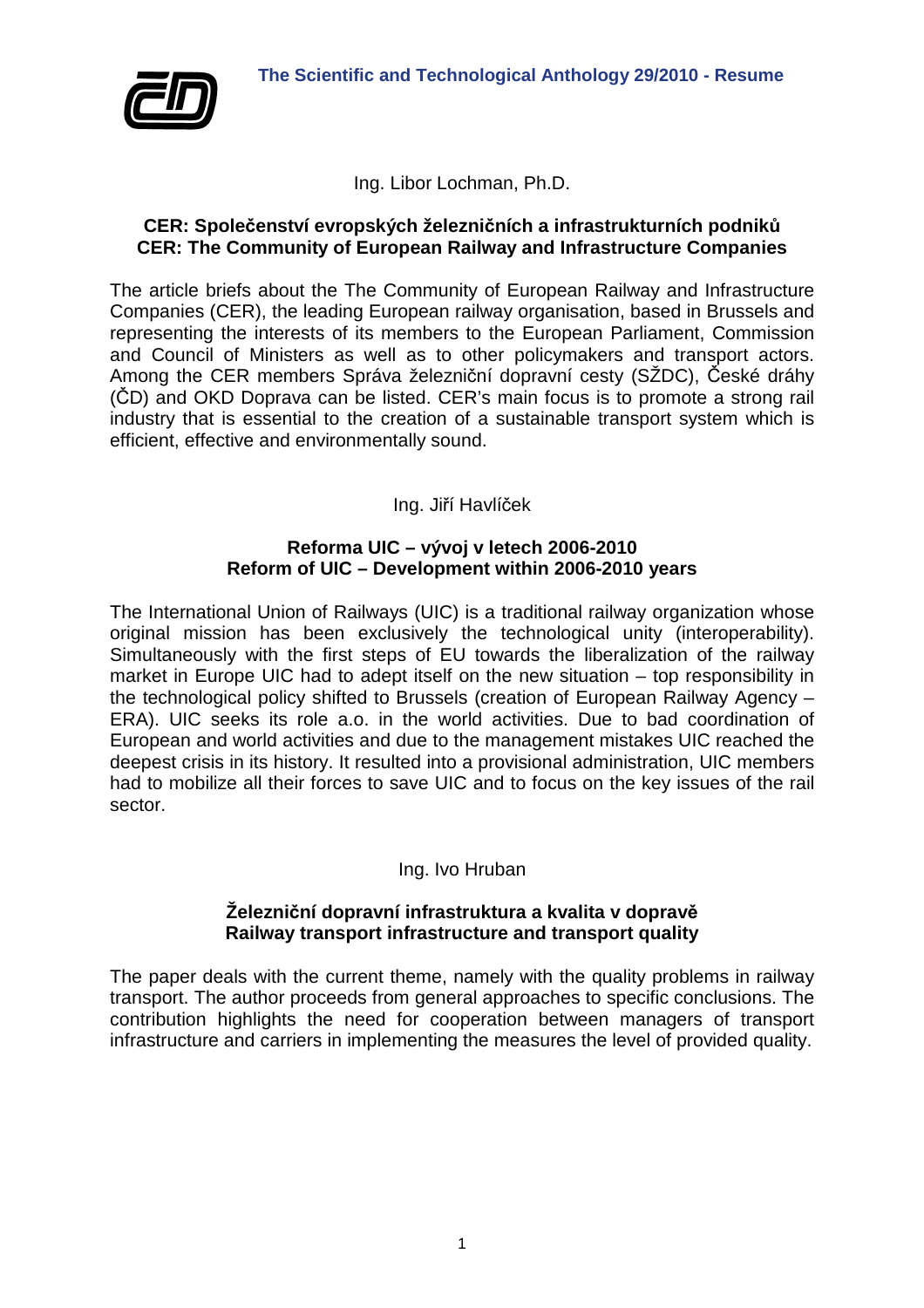

# Ing. Mgr. David Krásenský – Ing. Miroslav Klapka

# **Inovovaná železniční mapa RailMap jako integrální součást jednotné báze informací ERIC Innovated railway map RailMap as integral part of uniform information base**

**ERIC** 

The article emphasizes the importance of the ground information, not only for the processes of planning freight transport in the usual sense, but also for the preliminary planning and deciding upon the railway transport. Then it describes the tool ERIC (European Rail Information Centre) and railway map RailMap, which comprises its integral part and which thanks to its unique properties has gained multiple awards, both domestic and international ones. At the conclusion, the authors pinpoint also the ways of future developments of both information tools.

prof. Ing. Vlastislav Mojžíš, CSc. - Ing. Josef Bulíček - Ing. Edvard Březina, CSc.

# **Výsledky projektu RACIO The project RACIO results**

The basic information about results of solution of the project RACIO (Rationalization of transport infrastructure extend) is denoted in the paper.

Ing. Jiří Konečný – Ing. Jiří Šašek, Ph.D.

# **Zkoušky jednotného stanoviště strojvedoucího v rámci projektu EU EUDDplus Uniform driver's desk trials in terms of the EU project EUDDplus**

The paper attends to the project EUDplus (European Driver's Desk Advanced Concept Implementation – Contribution To Foster Interoperability) and describes arrangement of the uniform driver's desk how is described in the Leaflet UIC 612-0. Further two different designs of driver's desk at reference electric locomotives are described there (Škoda Transportation - 380 and Alstom Transport - PRIMA II) and tests which were carried out in terms of at the Test Centre VUZ in Velim and the test circuits in Wegberg-Wildenrath.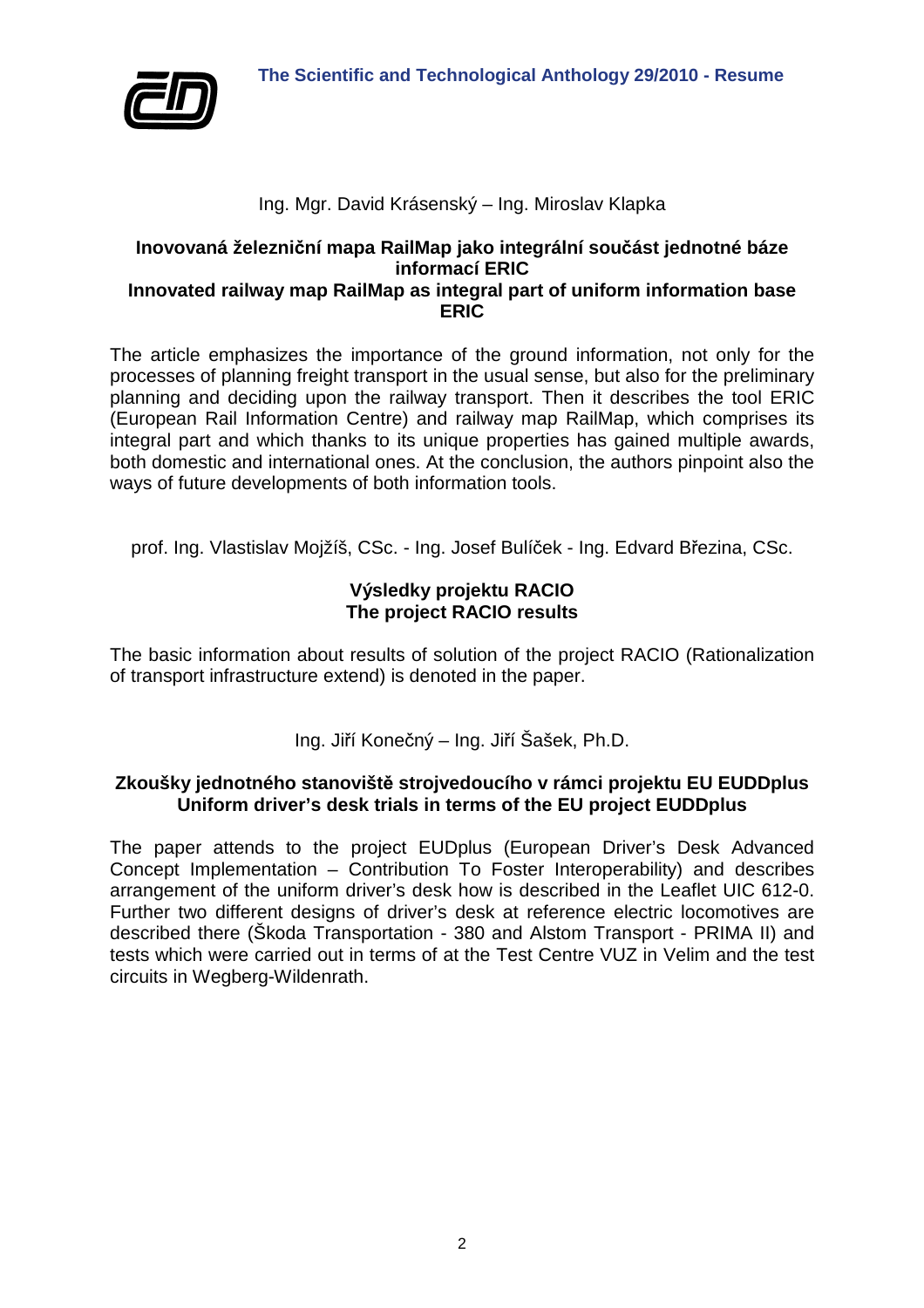

doc. Ing. Jaromír Zelenka, CSc.

#### **Hodnocení vodicích vlastností lokomotivy v obloucích velmi malých poloměrů podle nové vyhlášky UIC 518:2009 Assessment of locomotive guiding behaviour in small-radius curves according to the new UIC Code 518:2009**

This article follows the article published in the VTS ČD No. 28/2009. The article deals with analysis of the assessment of the guiding behaviour of the diesel-electric locomotive CZ LOKO in small-radius curves (250 m  $\lt R$   $\lt$  400 m) according to the new UIC Code 518/2009. The assessment is realized trough the calculation of the quasistatic loading force acting on the outer wheel of the first wheelset passing trough small-radius curves. The assessment of this quantity is realized depending on the supposed weight of the locomotive and for the various combinations of wheel and rail profiles (for the various characteristics of wheel-rail contact geometry).

> Ing. Ondřej Černý, Ph.D. – doc. Ing. Radovan Doleček, Ph.D. – doc. Ing. Jaroslav Novák, CSc.

# **Synchronní motory s permanentními magnety pro trakční pohony kolejových vozidel**

# **Synchronous motors with permanent magnets for traction drives at rail vehicles**

The paper deals with problems of traction drives with permanent magnet synchronous motors. These low-speed motors enable the implementation of traction motors with small dimensions where the torque is transmitted directly without gearbox to the axles or wheels of vehicles. This solution represents compact drive unit with simplified mechanical part and higher efficiency which is used at road and rail vehicles at the last years.

# Ing. Michal Satori

# **Frekvenční závislost chyby převodu a úhlu přístrojových transformátorů s izolačním napětím 123 kV v rozvodně 110 kV, trakční napájecí stanice 25 kV, 50 Hz Frequency dependence of transfer and angle error of instrument transformers with insulation voltage level 123 kV in distribution plant 110 kV, traction substations 25 kV, 50 Hz**

Distributor of electric power fitted traction substations 25 kV, 50 Hz with active and reactive static electric meters, which could analyses percentage content of voltage or current harmonics in the connection point. Measured input of static energy meters are instrument voltage and current transformers with insulation voltage level 123 kV,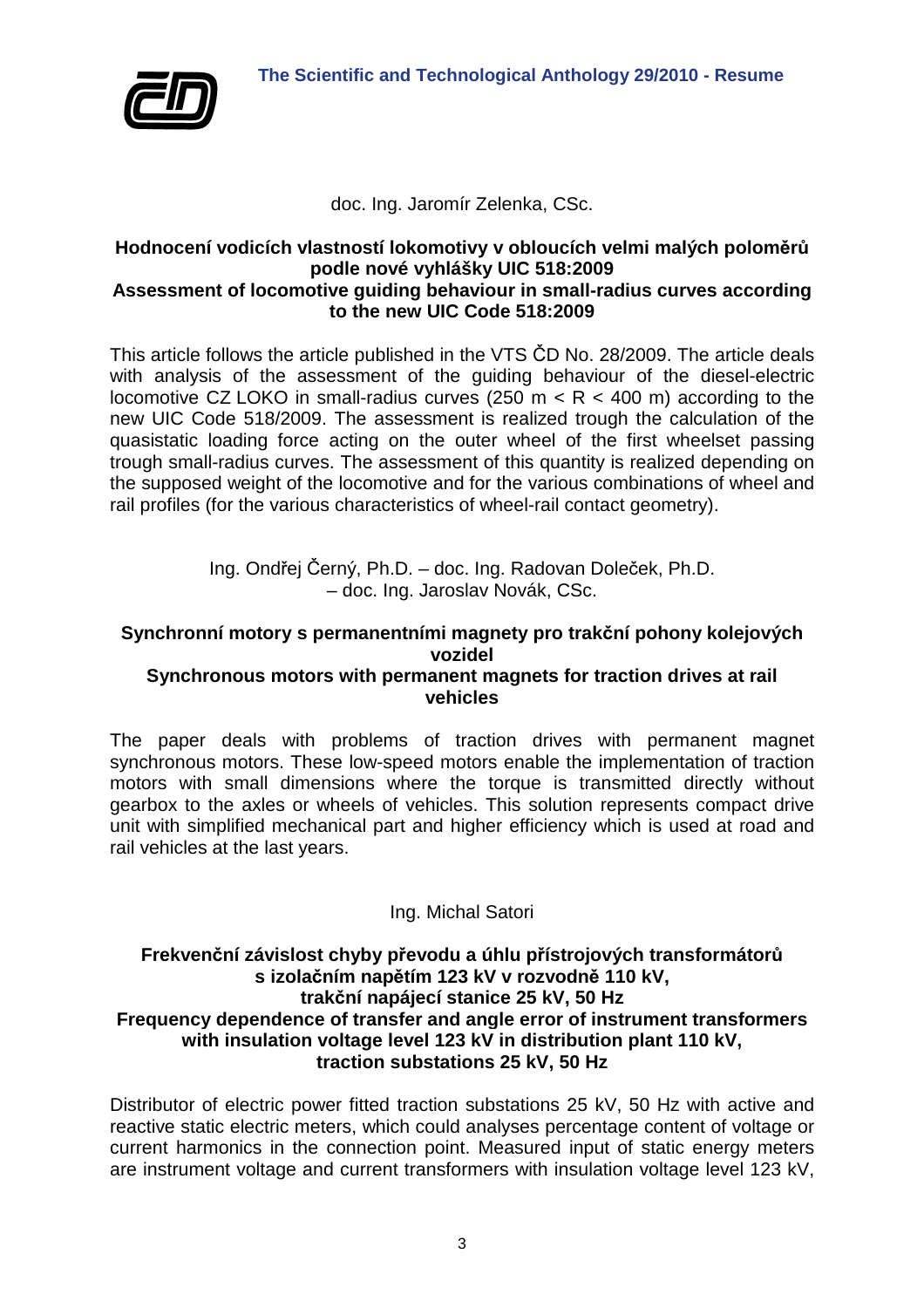

which are located in distribution plants 110 kV of traction substations 25 kV, 50 Hz. These instrument voltage and current transformers have defined maximum limits of transfer and angle error, but by condition of sinusoidal waveforms of primary voltage and current. Aim of this work is review frequency dependent transfer and angle error by instrument voltage and current transformers with insulation voltage level 123 kV by measuring higher voltage and current harmonics.

# Ing. František Rajský

# **Porovnání výsledků simulace a experimentálního měření harmonických frekvencí Comparison of results of simulation and experimental measurement harmonic**

**frequencies** 

This thesis deals with the problems of "Modeling and simulation of processes in the electric energy distribution network". Because of the wide scope of this subject, the term of simulation are narrowed to the simulation of electric energy quality. The focus was especially on voltage and current harmonics. A place of railway traction current network connection is chosen as a modeled and measured point of the distribution network. Data gained from simulations of standard situations in direct-current and alternating current traction network are compared with the data gained from real measurements. These data are compared with the standards and regulations concerning electric energy quality.

# Ing. Ladislav Mlynařík

# **Model dvanáctipulzního usměrňovače Model of 12 pulse rectifier**

This paper talks about laboratory model of 12 pulse rectifier. This model will be created in laboratory of Department of Electrical and Electronical Engineering and Signalling in Transport of DFJP of Univerzity Pardubice. There are described possibilities of laboratory lessons for students in this text. In the third part is made the proof of elimination of upper harmonics in primary current.